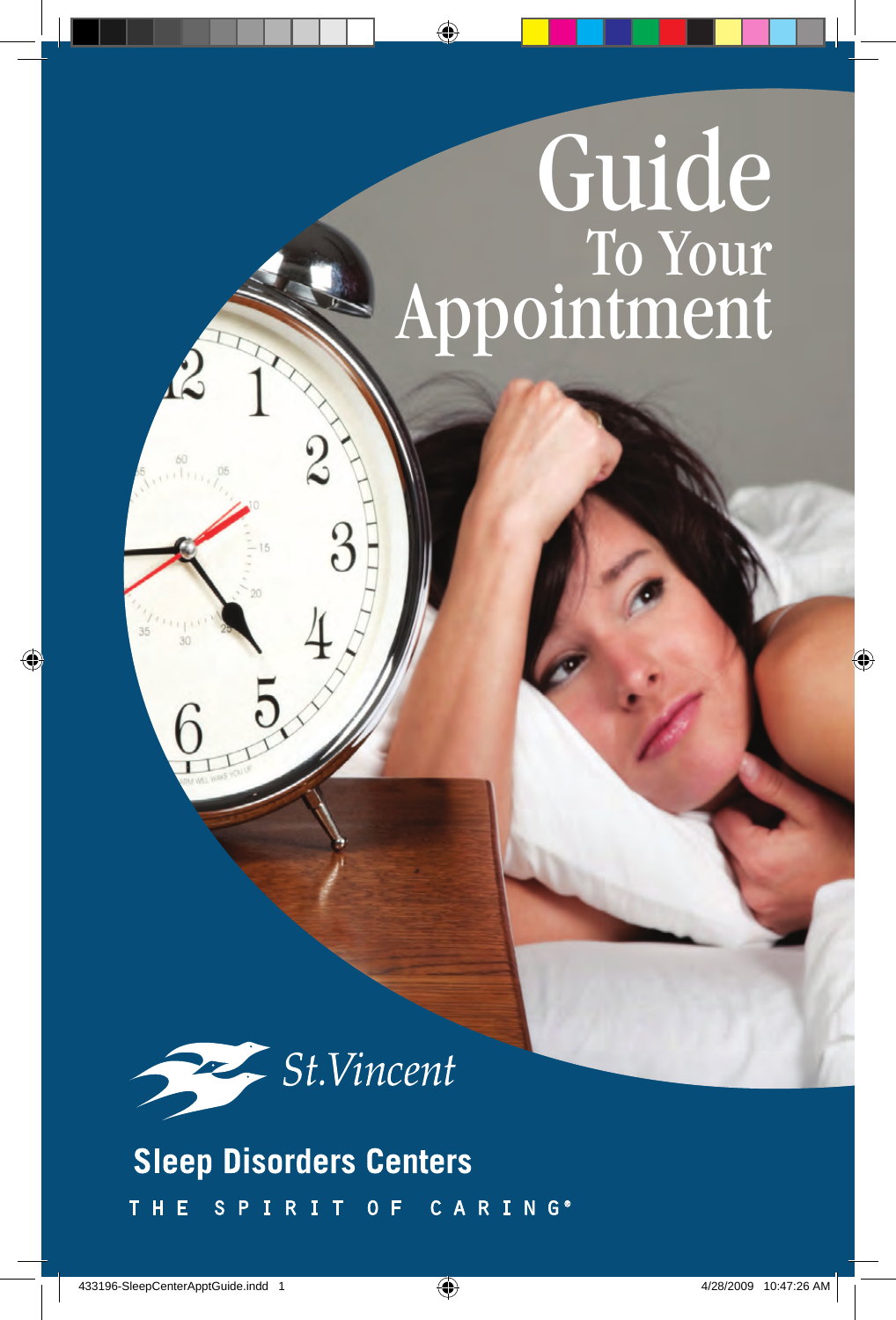#### **ABOUT YOUR APPOINTMENT**

You have been referred to the St.Vincent Sleep Disorders Center for evaluation of a possible sleep disorder. You are scheduled for:

 $\bigcirc$  A night polysomnography

 $\bigcirc$  A day polysomnography

 $\bigcirc$  A multiple sleep latency test



## Your appointment is scheduled for:

| Date:                                                                  | Time: |  | a.m. or p.m. |
|------------------------------------------------------------------------|-------|--|--------------|
| Location: $\bigcirc$ Indianapolis $\bigcirc$ Carmel $\bigcirc$ Fishers |       |  |              |
| (See maps at the back of this book)                                    |       |  |              |

## You will be ready to leave at approximately:

Date: \_\_\_\_\_\_\_\_\_\_\_\_\_\_\_\_\_\_\_\_\_ Time: \_\_\_\_\_\_\_\_\_\_\_\_\_\_\_a.m. or p.m.

If you work at night and sleep during the day, we may need to reschedule your appointment to a more appropriate time. Due to preparation required prior to your sleep study it is important that you arrive on time. Maintaining a timely schedule assists us in conducting a quality sleep study.

If you need to cancel or reschedule your appointment, please call 24 hours prior to your appointment at 317-338-2152 or 800-972-7869.

# Pre-Registration

You should be contacted by the St.Vincent Pre-registration department prior to your appointment. If they have not contacted you 24 hours prior to your study, please call 317-338-8787 to pre-register. You can also expect a call from the St. Vincent Sleep Disorders Center to confirm your appointment.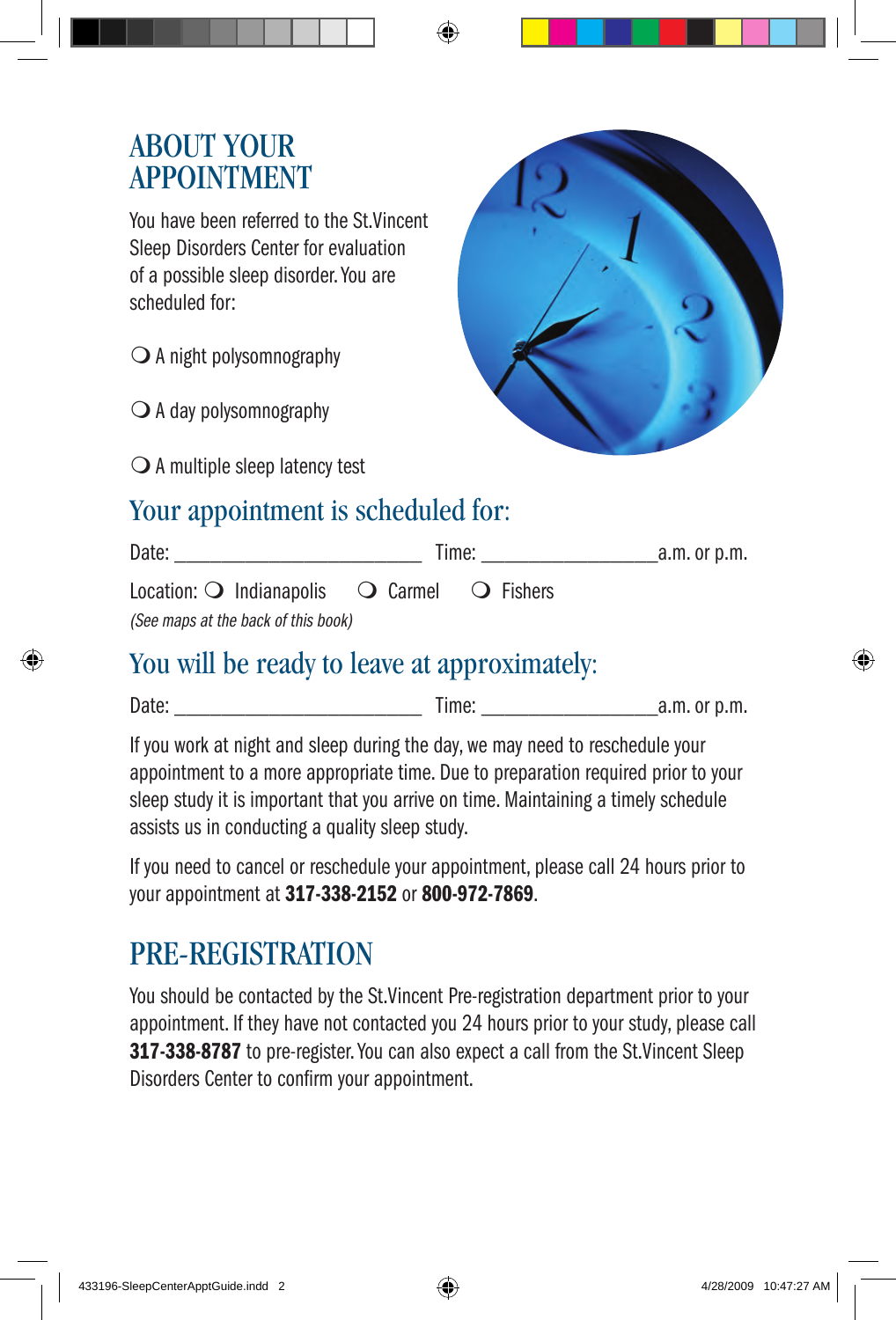# General Information

In this packet, you will find information on a number of items related to your appointment. Please review this information thoroughly and as soon as possible. This will allow adequate time for you to do any preparation prior to for your appointment.

# Patient Questionnaires

These questionnaires allow our sleep specialists to ensure that the testing and care you receive meet your individual needs.

As you complete the questionnaire, you will notice that some of the questions are of a personal nature. Be assured that all of our staff are professionals and this information will be held in the strictest confidence. A spouse or roommate may be better able to answer some of the questions for you. Please ask them for help if they are available.

## TESTING FACILITIES

Your sleep study will be conducted in a private room similar to a hotel room. Each room is furnished with a private bathroom, telephone, and cable TV.

## Insurance Cards

Please be sure to bring your insurance card(s) with you to your appointment.

# **BILLING**

You will receive two bills for this test. One will come from St.Vincent Hospital for the diagnostic portion of the study and the other will come from the dictating physician to cover the doctor's fee for analysis and interpretation of the study.

Some sleep disorders may require an additional night of testing. If additional testing, services, or office visits are required, there will be additional fees billed by both St.Vincent Hospital and the dictating physician.

# FOR MORE INFORMATION:

St.Vincent Sleep Disorders Center 317-338-2152 or 800-972-7869 Fax: 317-338-4917 Email: sleepctr@stvincent.org Sleep.stvincent.org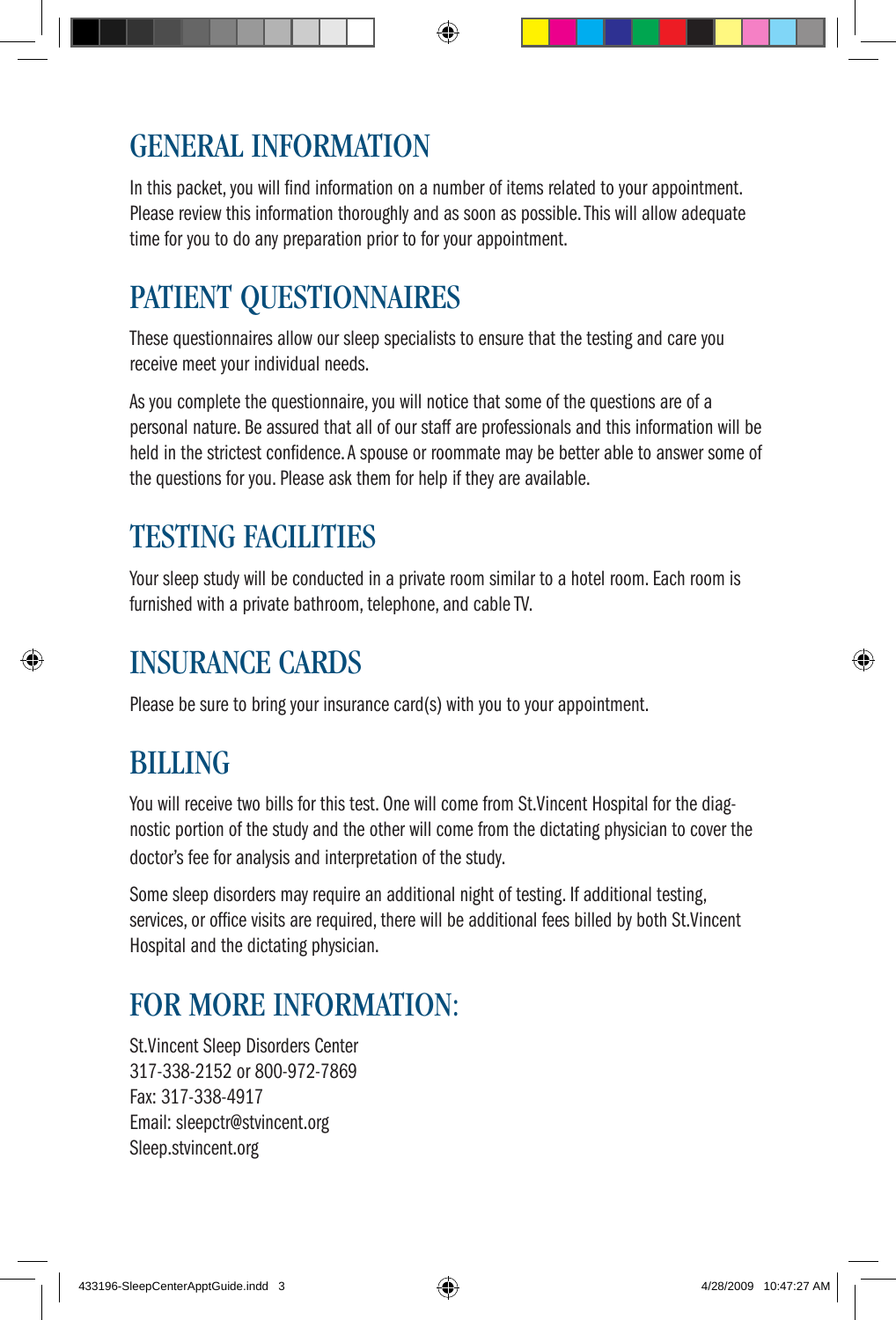# Patient Instructions

- 1. If you are ill, we ask that you reschedule your sleep study. This includes upper airway congestion, fever, rash, flu or any communicable disease. If you are unsure, please call us and ask.
- 2. Do not drink any beverages with caffeine or alcohol after noon on the day of your sleep study.
- 3. Please do not eat a large meal before your sleep study. This could interfere with your sleep.
- 4. Check with your doctor as soon as possible to determine if you should be tested while taking any type of sedatives, anti-depressants, sleep medications or any type of medication that will interfere with your sleep.
- 5. We cannot provide any medications during your sleep study. If you feel you may need a sleep aid to assist you in falling asleep, please contact your physician to obtain a prescription. Please bring all other medications from home that you may need to take while you are here for your study.
- 6. Continue to take any other types of medication such as blood pressure pills, heart pills, etc. as usual.
- 7. Do not take any naps during the 12-hour period prior to your study.
- 8. Bathe prior to coming for your study. Do not use hair conditioners, creams, oils, etc. on your hair after you shampoo. Likewise, do not use any creams, lotions, oils, makeup, etc. on your skin after you bathe. You may use deodorant.
- 9. Bring nightclothes such as pajamas, robe, and slippers along with your favorite pillow or blanket if you wish.
- 10. Bring any toiletries you may need to shower and dress in the morning.
- 11. If you need to awaken at a certain time in the morning, let your technologist know.
- 12. If you work nights and are being tested during daytime hours, it is extremely important that you stay on your usual sleeping schedule. Do not sleep the night preceding your daytime study. This could result in an inadequate study or rescheduling.

## Overview Of A Sleep Study

The overnight sleep evaluation records many different measurements. This is accomplished by placing small electrodes on the head, face, chest, and legs. Those placed on your head and around your eyes, ears, and chin record brain activity, eye movement, and muscle tone. These measurements will allow us to determine what stage of sleep you are in at any given time during the study.

The electrodes placed by your nose and mouth monitor breathing and record airflow. Two may be placed on each leg to record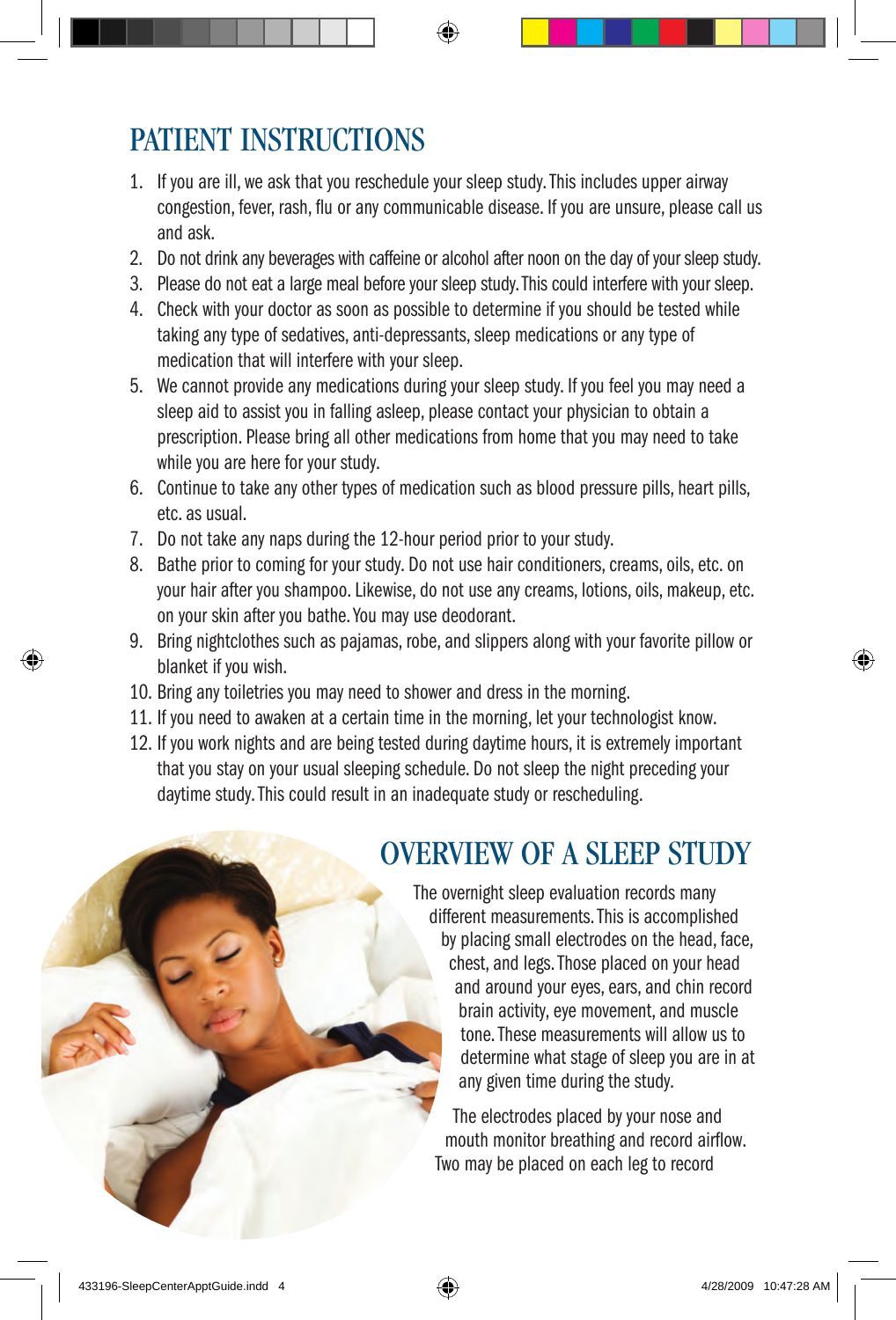movements. The electrodes placed on the chest will monitor heart rate. In addition, belts will be attached around your chest and abdomen to record respiratory movements. Finally, a probe will be placed on your fingertip to monitor oxygen saturation in your blood.

It will take approximately 60 minutes to attach and adjust these devices.

#### MSLT Instructions *(Only done if ordered by your physician)*

In addition to your overnight testing, your physician may have ordered a Multiple Sleep Latency Test (MSLT). This test will be done during the day immediately following your overnight sleep evaluation. You will arrive at 8:30 p.m. on your appointment date and stay until between 2:30 p.m.-4:30 p.m. the following day.

Based on the data gathered during the night study, the technologist may rule out the need for the MSLT. If that is the case, you will be ready to leave at approximately 6:30 a.m. Do not plan to come for the overnight evaluation if you will not be able to stay for the MSLT. An overnight evaluation must be done immediately prior to the MSLT to ensure the accuracy of the MSLT results.

The MSLT consists of 4-5 naps. They are conducted every 2 hours, with the first nap beginning approximately 1 ½ - 3 hours after you have awakened in the morning. The electrodes attached to your head, eyes, and chin will remain in place for the daytime study. Every 2 hours you will be asked to lie down and try to go to sleep. This test provides the necessary data for diagnosis of some types of sleep disorders that are not detectable with the overnight evaluation. It also assists the physician in determining the severity of your sleep disorder by assessing the degree of daytime sleepiness and its effect on your daytime ability to function normally.

You will want to dress in the morning prior to the MSLT testing. Please bring something that you will be comfortable napping in. Due to the placement of the electrodes, we recommend a shirt that buttons up the front. You will also want to bring something to occupy your time in between naps, such as a newspaper, book, laptop computer, etc. Cable TV is provided in each room. You will NOT be allowed to lie in bed or sleep in between the naps.

A regular breakfast and lunch without caffeine will be provided. If we receive special dietary orders from your physician or if you notify us in advance, we will make the necessary arrangements. As with the overnight study, if you are taking any special medications, please check with your physician to see if you should make any changes for the purpose of the study.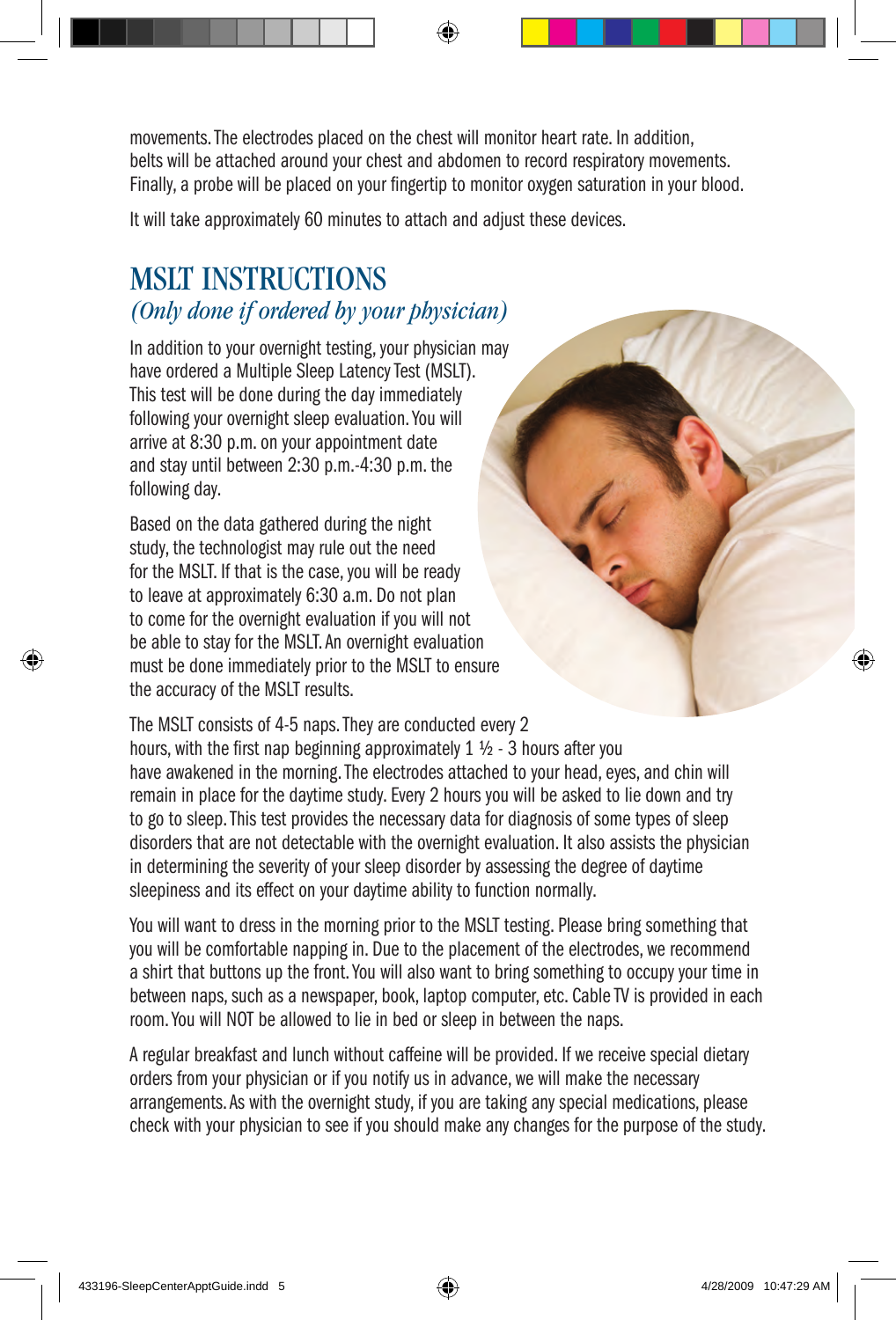#### SLEEP HYGIENE TIPS *Behaviors that help promote sound sleep*

- Try to sleep only when you are drowsy
- If you are unable to fall asleep or stay asleep, leave your bedroom and engage in a quiet activity elsewhere. Do not permit yourself to fall asleep outside the bedroom. Return to bed when—and only when—you are sleepy. Repeat this process as often as necessary throughout the night.
- Maintain a regular arise time, even on days off work and on weekends.
- Use your bedroom only for sleep, sickness, and sex.
- Avoid napping during the daytime. If daytime sleepiness becomes overwhelming, limit nap time to a single nap of less than 1 hour, no later than 3 p.m.
- Distract your mind. Lying in bed unable to sleep and frustrated needs to be avoided. Try reading or watching a DVD or listening to books on tape. It may be necessary to go into another room to do these.
- Avoid caffeine within four to six hours of bedtime.
- Avoid the use of nicotine close to bedtime or during the night.
- Do not drink alcoholic beverages within four to six hours of bedtime.
- While a light snack before bedtime can help promote sound sleep, avoid large meals.
- Avoid strenuous exercise within 6 hours of bedtime.
- Minimize light, noise, and extremes in temperature in the bedroom.

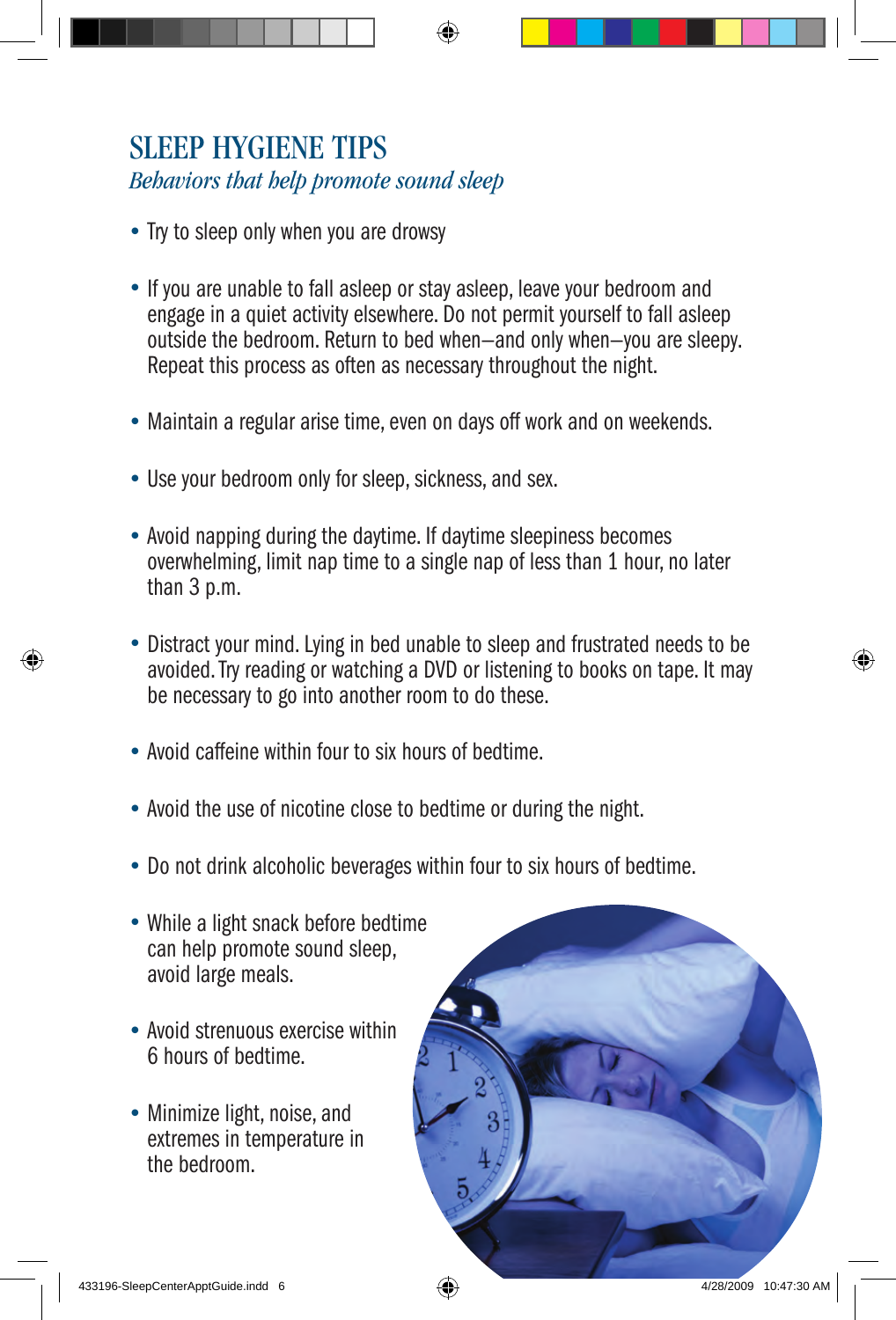

#### St.Vincent Indianapolis Sleep Disorders Center

8401 Harcourt Road Indianapolis, IN 46260 (inside the Stress Center building – enter through the main entrance)

#### St.Vincent carmel Sleep Disorders Center

13400 North Meridian Street (US31), Entrance #5, Suite 382 Carmel, IN 46032

#### St.Vincent medical center northeast Sleep Disorders Center

13914 E. State Road 238, Suite 300 (Enter through the Emergency Department) Fishers, IN 46037

#### 317.338.2152 or 800.972.7869